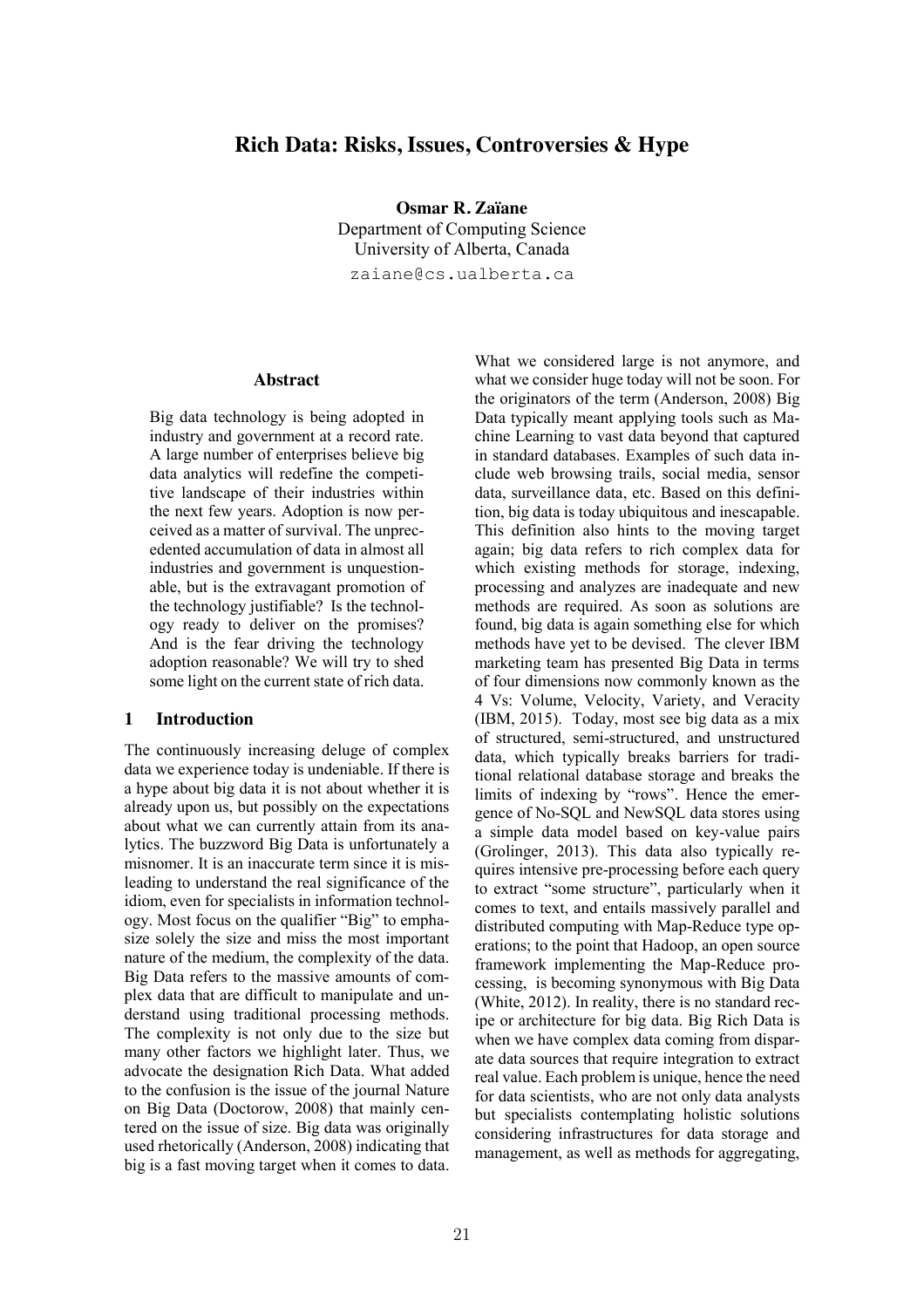analyzing and visualizing data and patterns. Data scientists do not work in isolation but in teams bringing together different skills in data analytics.

# **2 The Famous Vs of Big Data**

IBM is credited for introducing the dimensions of Big Data. They were initially three (Volume, Velocity and Variety) and later augmented with Veracity (IBM, 2015). In fact, other Vs have been proposed later by other data science experts. We introduce herein 7 Vs.

**Volume**: refers to the size of the data which is typically very large. We are indeed awash with data, be it scientific data, data generated from activities on the web, acquired from sensors or collected from social media. We have an enormous volume of data at our disposal and are witnessing an exponential growth. However, not all problems with large volume of data are big data problems, and not all big data problems are concerned with very large data.

**Velocity**: is concerned with the speed of data creation and the speed of change. Sensors continuously transmit their measures; trades are done in milliseconds; credit card transactions are conducted world-wide uninterruptedly; social media messages go constantly viral in minutes. This velocity of the data is equated to a firehose of data from which we can read the data only once and having to analyze it while it is being generated. Velocity for rich data refers also to the speed of required analysis. Analysis and reporting of the results are also constraint with time.

**Variety**: refers to the different types of data we can now use, but more importantly refers to the vast array of data sources at our disposal. In the past, applications mainly exploited numerical and categorical data stored in relational tables, called structured data; with Rich Data applications we need to harness differed types of data including, images, video sequences, voice, time series, text messages from social media, and last but not least the relationships between data objects such as in social networks. Variety comes also from the availability of myriad independent data sources sometimes even from the public domain, such as open-data or from the Web. Acquiring and integrating additional data to the available one enhances the insights that can be obtained from the original data.

**Veracity**: Available data is often uncertain, particularly when acquired from sources over which we do not have control, such as social media. Veracity refers to ascertaining the accuracy of the analysis results or understanding of the discovered information when uncertainty prevails in the source data. The volume of data often makes up for the lack of quality or accuracy, but models that provide probabilistic results are preferred to measure some trust in the results.

**Value**: refers to the capacity to transform data into value, and more often the value is in the integration of data from different autonomous sources. The power of big data is to leverage additional independent data sources to better extract actionable knowledge and new information from an original dataset to bring more value in a decision making process.

**Visualization**: encompasses the reporting of the results of the analysis and effectively communicating actionable knowledge to decision makers. Visualization is the art of coalescing complex information into one 2D or 3D possibly interactive image. It is the essential lens through which one can see and understand the patterns and the relationships in the data.

**Vulnerability**: pertains to the privacy of the data that could be jeopardized. This is often the forgotten V. Even when dealing with anonymized data, when combining with additional data from other separate sources, the integration can reveal previously undisclosed information and thus expose private evidence. Data anonymization is typically attacked and compromised by combining data sources, which is the essence of big data. Privacy preserving techniques need to be intrinsic to big data analytics.

# **3 The Value is in Data Integration**

A concrete example can illustrate the spirit of big data analytics. In 2006, wanting to improve on its Cinematch recommender system, the Netflix company launched a \$1M challenge to whom would improve the results of their algorithm by at least 10%. The competition was clear on not to use other data sources but the 100M ratings in a sparse matrix of 500k users and 17k movies. It took about 3 years to win the prize with an improvement equivalent to 1/10 of a star. The solution was too convoluted for Netflix to implement. It was not the complexity of the solution the main reason for dropping it, but the realization that using additional information such as the Internet Movie Database (IMDB) with information on actors, directors, etc. and their relationships as well as sentiment in reviews could provide additional value to the ratings in the matrix to deliver better results for a recommender system with a more powerful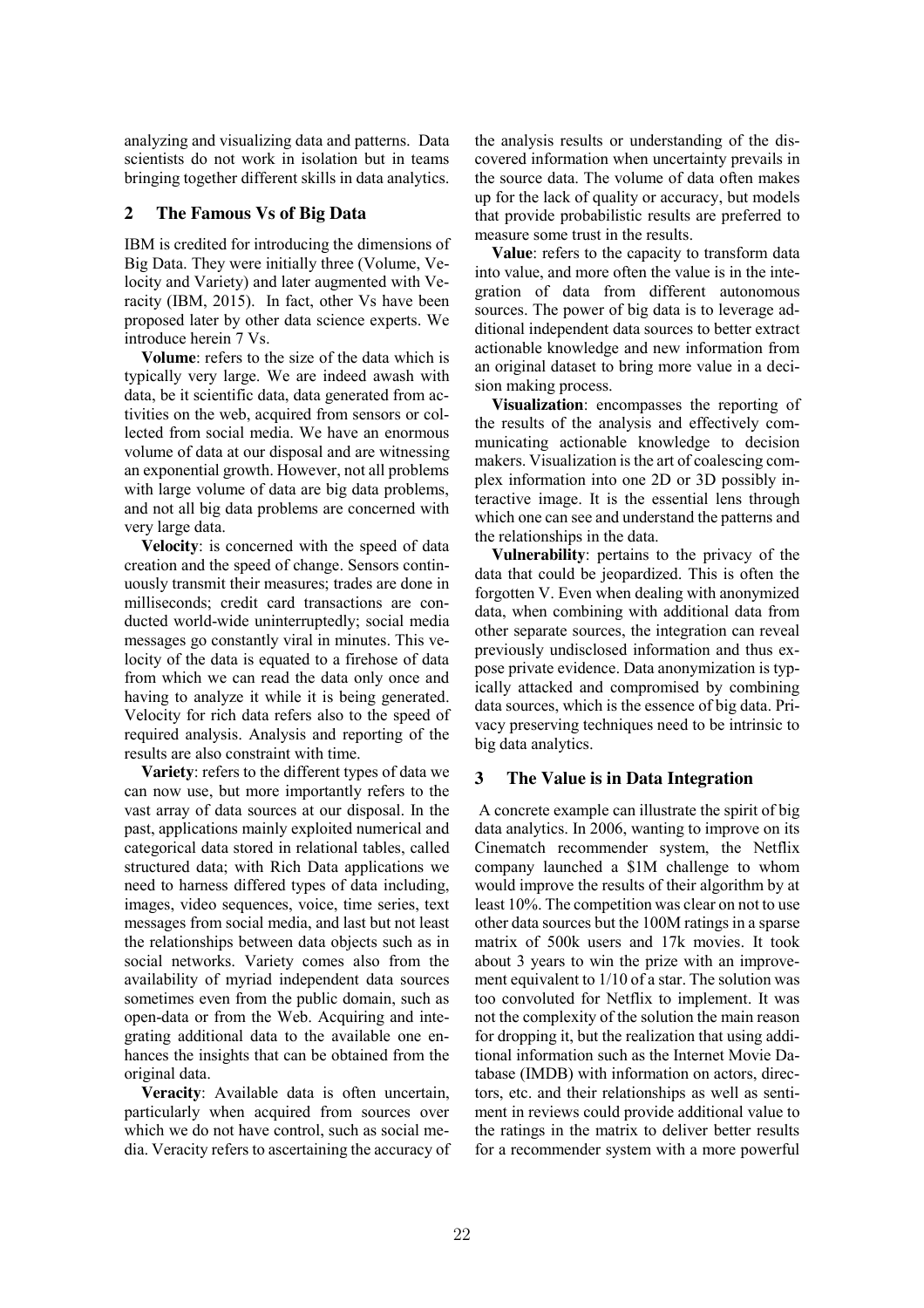predictive model (Amatriain, 2013). The lesson learned is that one should always exploit all obtainable data, not just the data available at hand.

### **4 The Pitfalls & Challenges of Big Data**

There is hype when the rate of adoption out paces the ordinary evolution of the technology and to avoid a quick disillusionment towards the technology one must manage to balance between the expectations and the promises. This same imbalance led to the disappointment toward Artificial Intelligence and its relinquishment by the major funders in the 1970s and again in the late 1980s, periods known as the winters of AI. It is debated whether Big Data would know such winter with a serious dwindling of the investment. The value of data is commonly agreed upon, yet very few know how to profit of this data for competitive advantage. Where big data has undeniably seen success is in consumer behaviour prediction but the very quick adoption is touching all industries and government. Many have invested significant amounts of money in the technology mainly by fear of missing the train of opportunity, but the interest can fade since many are failing to realize and operationalize the value that lies in big data and the voluminous investment that comes with it. For the adoption to endure and to drive more innovation, the community must be more mindful of the technology and cognizant of the pitfalls and challenges. We highlight some herein.

Few years ago an authoritative report created a stir in the industry. The McKinsey Report asserted that in the US alone there will be a shortage by 2018 of up to 190,000 data scientists (Manyika, 2011). This led the Harvard Business Review to state data scientist as being the "Sexiest Job" in this century (Davenport, 2012). Training more data scientists with deep analytical skills is becoming a necessity. Meanwhile, with the current void, we have many that deceptively claim knowledge and skills in data science which could contribute to the disillusionment. The McKinsey Report also stressed the necessity to educate managers in the know-how to use the analysis of big data to make effective decisions. Educating managers gives them the opportunity to leverage the skills of their data science team and surely take advantage of big data analytics.

Another important downside is one of the least insisted upon V of big data: Veracity. The voluminous size is a curse for big data as with vast data, patterns can happen by chance but these patterns may have no predictive power. Like with statistics, facts in data are vulnerable to misuse and with this pliability of data one can make it mean anything. Data per se does not create meaning but data analysts make it express the hidden information and bring forth the crucial interpretation. As Susan Etlinger articulated it: "Critical Thinking is the killer app for Big Data" (Etlinger, 2014). Hence the need for the data context, known as metadata. Metadata, describing the data, should be created at the source, should journey with the data, managed with the data, exploited during analysis, and used for interpretation. A pillar component of big data is data fusion, but integrating data cannot be safely accomplished without using metadata. Metadata is also paramount for the interpretation of patterns as well as visualizing and clarifying analysis results. Likewise, visualization is still a neglected limitation while it is of paramount importance in any complete data mining process as it conveys the final discoveries (Fayyad, 2001). Visualization, the visual reporting of discoveries from data, is not a real science but an art; the art of conveying patterns from a high dimensional space in 2D representation, possibly interactively, without losing information while highlighting the essential and actionable. One typical mistake is not to work with skilled artists and trained communication specialists who have different perspectives and think outside the box to produce such required visualizations.

Big Data carries challenges for the scientific community. The challenges are numerous which represent huge opportunities for research and innovation. The first challenge is obviously the scale. The trend is going towards collecting even more data and the advent of the Internet of Things will only be a multiplier (Greengard, 2015). The challenge is not only building the required infrastructure to store and manage the data but also analyzing it efficiently and obtain the valuable insights. The popular MapReduce concept has become the generic programming model used to store and process large scale datasets on commodity hardware clusters. However, not all problems are "map-reducible". New initiatives for massive distributed computing, such as the Spark framework (Karau, 2013), are already being introduced. Another defiant problem is due to data heterogeneity from various sources and data inconsistencies between sources. While data integration and record linking has a long tradition in the database research community, it is still in its infancy when